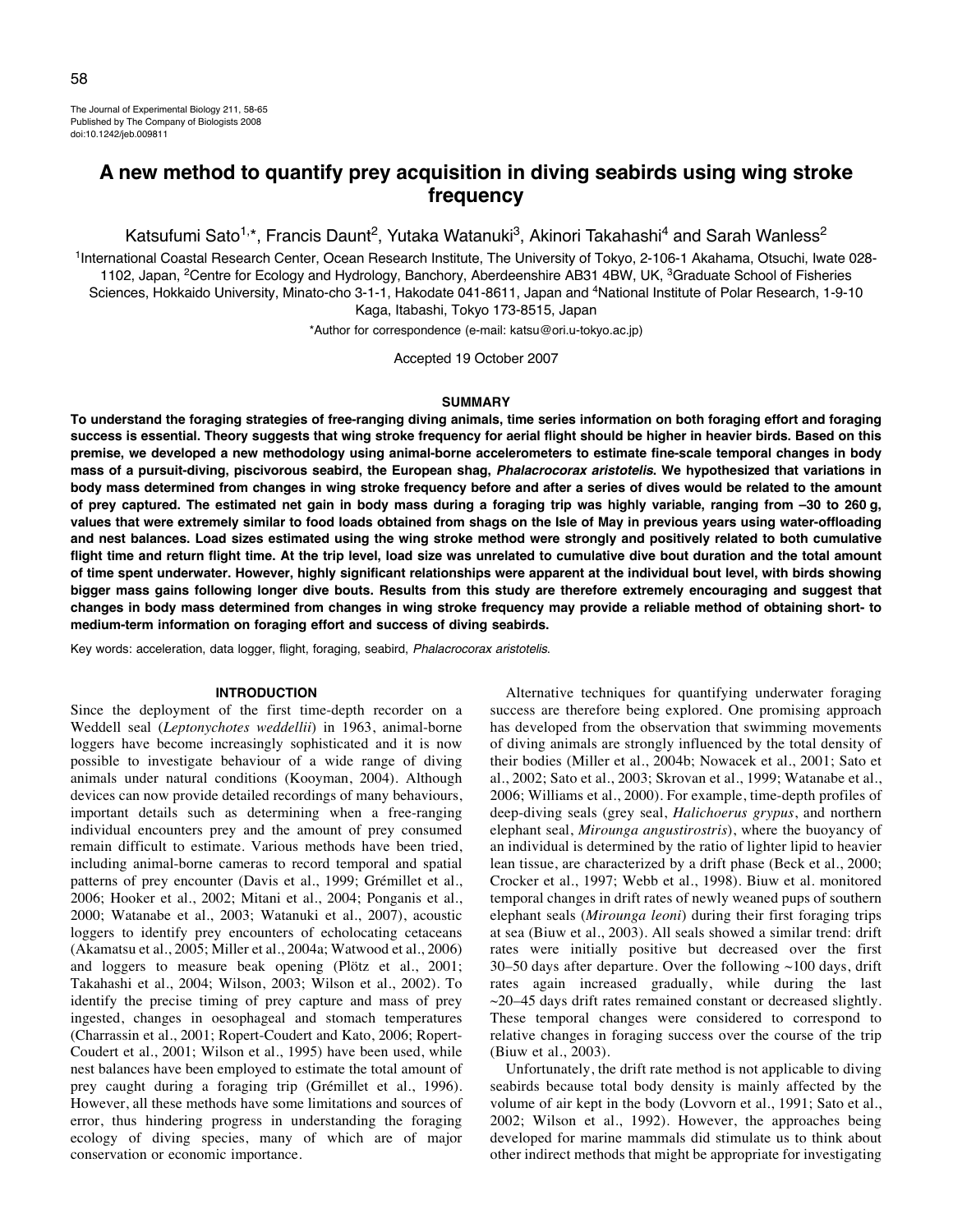foraging success in marine birds. Many seabirds make foraging trips in which they fly between a series of locations at each of which they make a series of dives (a dive bout). During these flights, birds stroke their wings in order to provide lift. Within a species it is likely that wing size and shape are similar and thus heavier birds will need to stroke at a higher frequency than lighter individuals (Rayner, 1987). According to some comparative studies, body mass of many species of flying bird changes seasonally, and within a species wing stroke frequencies show corresponding fluctuations (Gudmundsson et al., 1995; Pennycuick, 1996). However, to our knowledge, no previous study has taken advantage of this relationship and attempted to use wing stroke frequency to estimate foraging success of individual seabirds.

Typically, video recording has been used to measure stroke frequency in flying birds (Pennycuick, 1990; Pennycuick, 1996). However, this method is unsuitable for longitudinal measurements of a single individual over prolonged periods such as during a foraging trip. Animal-borne video cameras can record flipper movements of marine mammals (Davis et al., 2001; Skrovan et al., 1999; Williams et al., 2000) and emperor penguins, *Aptenodytes forsteri* (van Dam et al., 2002), but the devices are too large to be deployed on free-ranging flying birds. Animal-borne accelerometers have previously enabled us to obtain dominant stroke frequencies for aerial flight during foraging periods of a range of species, including razorbill (*Alca torda*), common guillemot (*Uria aalge*), Brünnich's guillemot (*U. lomvia*), rhinoceros auklet (*Cerorhincha monocerata*), European shag (*Phalacrocorax aristotelis*), South Georgian shag (*P. georgianus*), black-browed albatross (*Diomedea melanophris*) and streaked shearwater (*Calonectris leucomelas*) (Sato et al., 2007). Accelerometers can be used to record not only the dominant stroke frequency for each individual but also modulation of the stroke frequency throughout a certain period. Wilson et al. used accelerometers on cormorants to estimate activity-specific metabolic rate that indicated that returning birds worked harder than those flying out from the colony (Wilson et al., 2006). The modulation of the wing stroke

frequency of a flying bird is expected to correspond to fluctuations in body mass during a foraging trip. Thus, animalborne accelerometers have the potential to provide detailed information on the amount of prey caught by an individual during a dive bout.

The European shag [*Phalacrocorax aristotelis* (Linnaeus)] is a medium-sized seabird that flies with continuous wing stroking. At the breeding colony on the Isle of May, off the coast of southeast Scotland, UK, shags typically make 1–4 foraging trips per day during chick rearing (Wanless and Harris, 1992). They feed benthically on small fish such as lesser sandeel (*Ammodytes marinus*) and butterfish (*Pholis gunnellus*), and food for the brood is transported back to the colony in the parent's stomach (Wanless et al., 1991a; Wanless et al., 1993a; Wanless et al., 1993b; Watanuki et al., 2007). In an earlier study using VHF telemetry and water-offloading to determine the mass of food loads brought back to the colony, load size was shown to be extremely variable, ranging from 8 to 208 g with a mean load mass of  $106g$  (Wanless et al., 1993b). These foraging characteristics, plus the tameness and accessibility of birds on the Isle of May, thus made this an ideal study system in which to carry out a pilot study to investigate whether foraging success of a diving seabird can be estimated from stroking frequency during aerial flight.

# **MATERIALS AND METHODS Field work**

Field work was conducted on the Isle of May, Scotland (56°11' N, 02°33' W) during the 2003 and 2006 breeding seasons. Birds brooding small to medium-sized chicks (14 in 2003 and two in 2006) were captured on the nest using a crook, in the evening or early morning, and a data logger was attached to the central back feathers using two plastic cable ties and waterproof tape to a piece of plastic netting  $(3 \text{ cm} \times 5 \text{ cm})$  glued among the feathers with a fast-setting glue in 2003 and only waterproof tape in 2006. Body mass (to the nearest  $10\text{ g}$ ) was measured at deployment and recapture using a balance. Handling time was less than 10 min and after release every bird returned to its nest immediately and

Table 1. Performance of each bird during data obtained for the period of one day

| <b>Bird</b> | Body mass (kg) |         |                           | Foraging trip |              |              | Dive |                 | Flight |                     | Stroke frequency (Hz) during flight |             |            |
|-------------|----------------|---------|---------------------------|---------------|--------------|--------------|------|-----------------|--------|---------------------|-------------------------------------|-------------|------------|
|             | Measured       |         | Estimated<br>range during |               | Min.<br>gain | Max.<br>gain |      | Total<br>no. of |        | Longest<br>duration | Total                               | Range<br>in | Max.<br>at |
| ID*         | Initial        | Final   | final flight              | No            | (g)          | (g)          | No.  | bout            | No.    | (sec)               | dominant                            | cruising    | take-off   |
| 03M1        | 1.73           | 1.76    | $***$                     | 2             | 60           | 210          | 51   | 12              | 24     | 259                 | 5.875                               | 5.875-6.219 | 6.875      |
| 03M2        | 1.84           | 1.82    | $***$                     | 2             | 190          | 250          | 102  | 10              | 14     | 914                 | 5.656                               | 5.500-6.000 | 6.906      |
| 03F2        | 1.52           | 1.54    | $***$                     | 3             | 100          | 260          | 91   | 12              | 25     | 1050                | 5.938                               | 5.750-6.250 | 7.125      |
| 03F3        | 1.50           | 1.50    | 1.50                      | 6             | $-30$        | 120          | 141  | 8               | 17     | 978                 | 5.719                               | 5.656-5.938 | 6.875      |
| 03F4        | 1.55           | 1.60    | 1.62                      | 3             | 110          | 220          | 117  | 10              | 16     | 1012                | 5.594                               | 5.438-5.844 | 6.844      |
| 03M5        | 1.82           | .92     | 2.07                      | 3             | 210          | 230          | 59   | 8               | 17     | 673                 | 5.594                               | 5.563-5.938 | 6.563      |
| 03M6        | 1.91           | 1.92    | $***$                     | 3             | 230          | 250          | 160  |                 | 11     | 665                 | 5.563                               | 5.375-5.781 | 6.563      |
| 03M7        | 1.86           | 1.80    | 1.80                      | 3             | 0            | 190          | 88   | 8               | 15     | 396                 | 5.438                               | 5.406-5.719 | 6.875      |
| 03F7        | 1.60           | 1.81    | 1.86                      | 4             | 60           | 210          | 120  | 8               | 18     | 904                 | 5.875                               | 5.594-6.031 | 6.688      |
| 03F8        | 1.78           | 1.70    | 1.76                      | 5             | 0            | 120          | 66   | 6               | 13     | 133                 | 5.625                               | 5.469-5.781 | 6.906      |
| 03M9        | 2.05           | 1.90    | 1.84                      | 4             | 20           | 70           | 63   | 12              | 16     | 733                 | 5.438                               | 5.344-5.563 | 6.438      |
| 03F9        | 1.75           | 1.60    | 1.65                      | 4             | 50           | 220          | 119  | 24              | 36     | 759                 | 5.656                               | 5.594-5.969 | 7.000      |
| 03M10       | 2.06           | 2.20    | 2.34                      | 5             | 70           | 260          | 122  | 17              | 22     | 717                 | 5.656                               | 5.563-6.000 | 7.281      |
| 03F10       | 1.69           | 1.80    | 1.74                      | 4             | 20           | 220          | 86   | 19              | 26     | 769                 | 5.875                               | 5.875-6.250 | 7.094      |
| 06F1        | 1.59           | No data | $***$                     | 4             | 40           | 110          | 60   | 8               | 16     | 746                 | 5.281                               | 5.219-5.438 | 6.500      |
| 06F2        | 1.59           | No data | $***$                     | 5             | 50           | 230          | 152  | 10              | 19     | 971                 | 5.469                               | 5.250-5.688 | 6.594      |

\*I.D. is composed of year, sex and no. of pair. For example, 03M1 is 2003, male and pair no. 1.

\*\*No data because data recording stopped before final flight.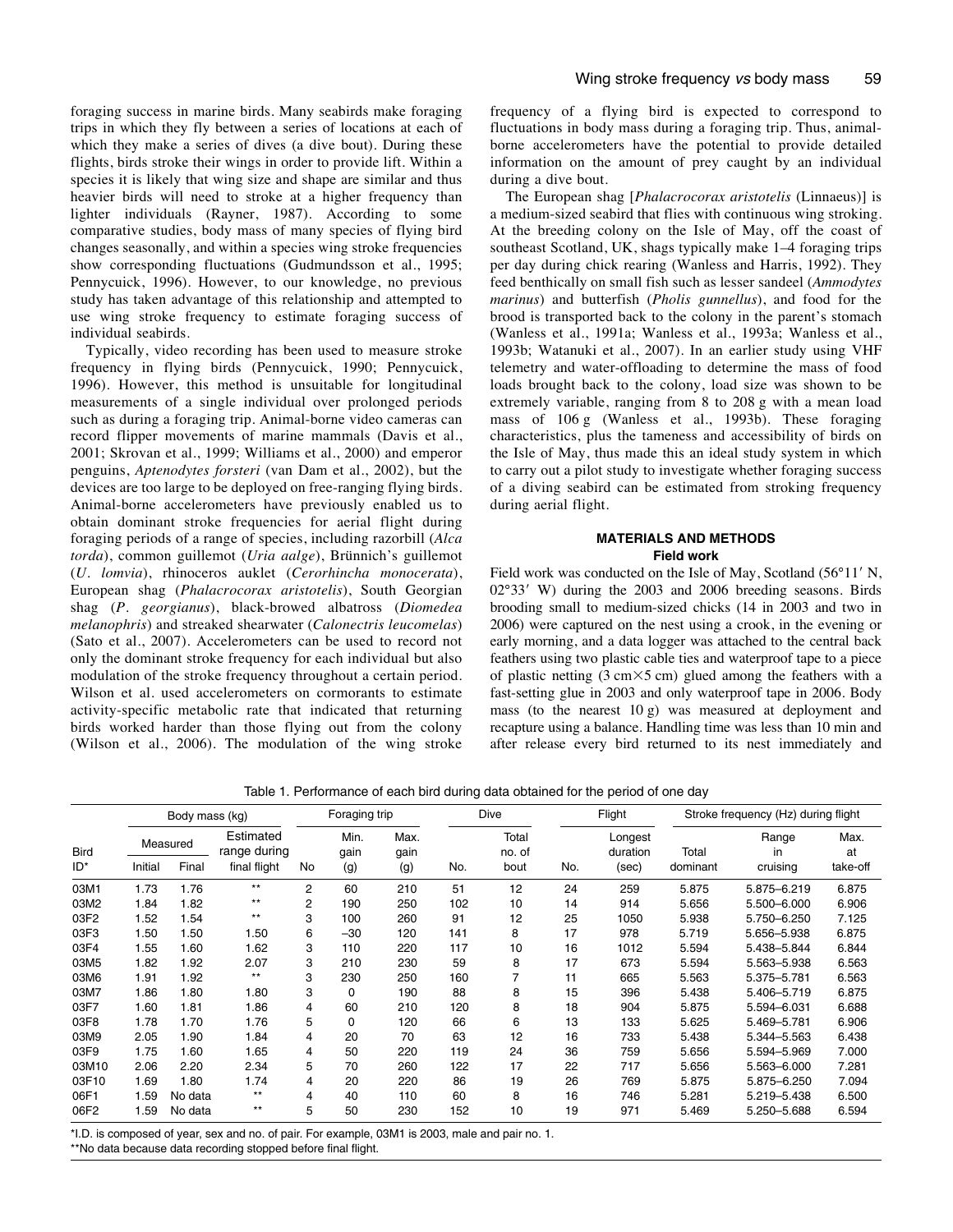voluntarily departed for a foraging trip in the morning. Instrumented birds were recaptured in the evening following completion of their final trips of the day, and the logger retrieved.

#### **Instruments and data analysis**

Acceleration data loggers (M190L-D2GT; Little Leonardo Ltd, Tokyo, Japan) were used to obtain detailed information on foraging activity over a 24 h period (maximum 28.2 h because of memory capacity). Each logger was 15 mm in diameter, 53 mm in length, had a mass of  $18g$  in air and recorded depth (1 Hz), twodimensional acceleration (64 Hz, respectively) and temperature (not used in this study). Although the mass of the data logger in air was only  $\sim$ 1% of adult body mass, it is possible that energy expenditure during a trip might still be increased. However, the mass of a load of fish typically brought back after a foraging trip is much higher (mean 106 g) (Wanless et al., 1993b). Since there was no evidence of any obvious disruption to attendance behaviour of the instrumented birds, we therefore assumed that the data collected would be representative of normal flight behaviour. Furthermore, the aim of our study was to investigate relative changes in wing stroke frequency in relation to foraging success.

Loggers were positioned so as to detect longitudinal and dorsoventral accelerations. Values recorded by the accelerometers were converted into acceleration (m  $s^{-2}$ ) with linear regression equations. To obtain the calibration equations, values recorded by each logger at 90° and –90° from the horizontal were regressed against the corresponding acceleration (9.8 m s<sup>-2</sup> and -9.8 m s<sup>-2</sup>, respectively). Loggers measured both dynamic acceleration (such as wing stroking activities) and static acceleration (such as gravity). Lowfrequency components  $\left($ <1.5 Hz) of the fluctuation in longitudinal acceleration, along the long axis of the body, were used to calculate the pitch angle of the animal (Sato et al., 2003).

The instrumented birds made between two and six foraging trips over their respective deployment periods (Table 1). Acceleration and depth data were used to categorize the birds' behaviour into time on land, in the air (aerial flight) and in a dive bout, including dive and surface time on the water. Dives were defined as bird movements to depths greater than 1 m. Pitch angles were used to discriminate time at the surface (angle nearly 0°), on land (angle >30°) and in aerial flight. Aerial flight was further characterized by a stable inclination of the body angle (7–21°) and periodic fluctuations in dorso-ventral acceleration.

Trip duration was defined as the interval between departure from and arrival back on land. Most trips started with a period of flight but in a few cases a bird initially went onto the water. Dive bouts were defined as a single or series of dives separated from the next bout by a period in flight, with bout duration estimated from the start of the first dive to the end of the last dive and including all surface intervals between dives.

Power spectral density (PSD) was calculated from entire acceleration, along the dorso-ventral axis, of each bird using a Fast Fourier Transformation with computer program package IGOR PRO (WaveMetrics, Inc., Lake Oswego, OR, USA). Sub-samples for each flying period were used to determine the dominant stroke cycle frequency for each period. The minimum length of flight needed to calculate PSD with 0.03125 Hz resolution of frequency (equal to  $18 \text{ g}$  resolution of body mass) was  $1 \text{ min}$ . To investigate modulation of the stroke frequency throughout flying periods and obtain the maximum frequency at taking-off, a spectrogram of the dorso-ventral acceleration was calculated with IGOR PRO. When calculating the spectrogram, the Gabor spectrogram was selected. Frequency resolution was 0.125 Hz and generated a spectrum every 64 points (1 s). Calculated linear amplitude was expressed by colour accordingly (Fig. 1A).

## **Theoretical background**

According to Rayner (Rayner, 1987), a simple argument for the scaling of flight power and speed was first given by von Helmholtz (von Helmholtz, 1874). In steady level flight, lift (*L*) and weight (*mg*) must be in equilibrium:

$$
L = mg \t{,} \t(1)
$$

where  $m$  is body mass (kg) and  $g$  is gravity acceleration  $(=9.8 \text{ m s}^{-2})$ . The lift is expressed by:

$$
L = \frac{1}{2} \rho S C_{\text{L}} U^2 , \qquad (2)
$$

where  $\rho$  is the density of the air (kg m<sup>-3</sup>), *S* is area of the wing (m<sup>2</sup>),  $C_{\rm L}$  is the lift coefficient and *U* is speed of the wing section (m s<sup>-1</sup>). Substituting  $L$  in Eqn 1 by Eqn 2, we obtain the following relationship:

$$
U \propto \sqrt{\frac{mg}{S}} \; , \tag{3}
$$

which indicates that the wing speed *U* should be proportional to the square root of wing loading (*mg*/*S*). Stroke cycle frequency *F*  $(Hz=s^{-1})$  is determined by the amplitude of stroking  $(A)$  and the speed of the wing: *F*=*U*/2*A*. Thus, the stroke frequency is also expected to be proportional to the square root of wing loading as follows:

$$
F \propto \frac{1}{A} \sqrt{\frac{mg}{S}} \tag{4}
$$

If the body mass (*m*) alone varies, owing to feeding or consumption of fuel throughout foraging trips, while the wing

> Fig. 1. (A) Spectrogram calculated from dorso-ventral acceleration (green line) of a shag (03F4) during an aerial flight for 403 s. (B) Power spectral density calculated during the flight indicates a clear peak at the frequency of 5.563 Hz.

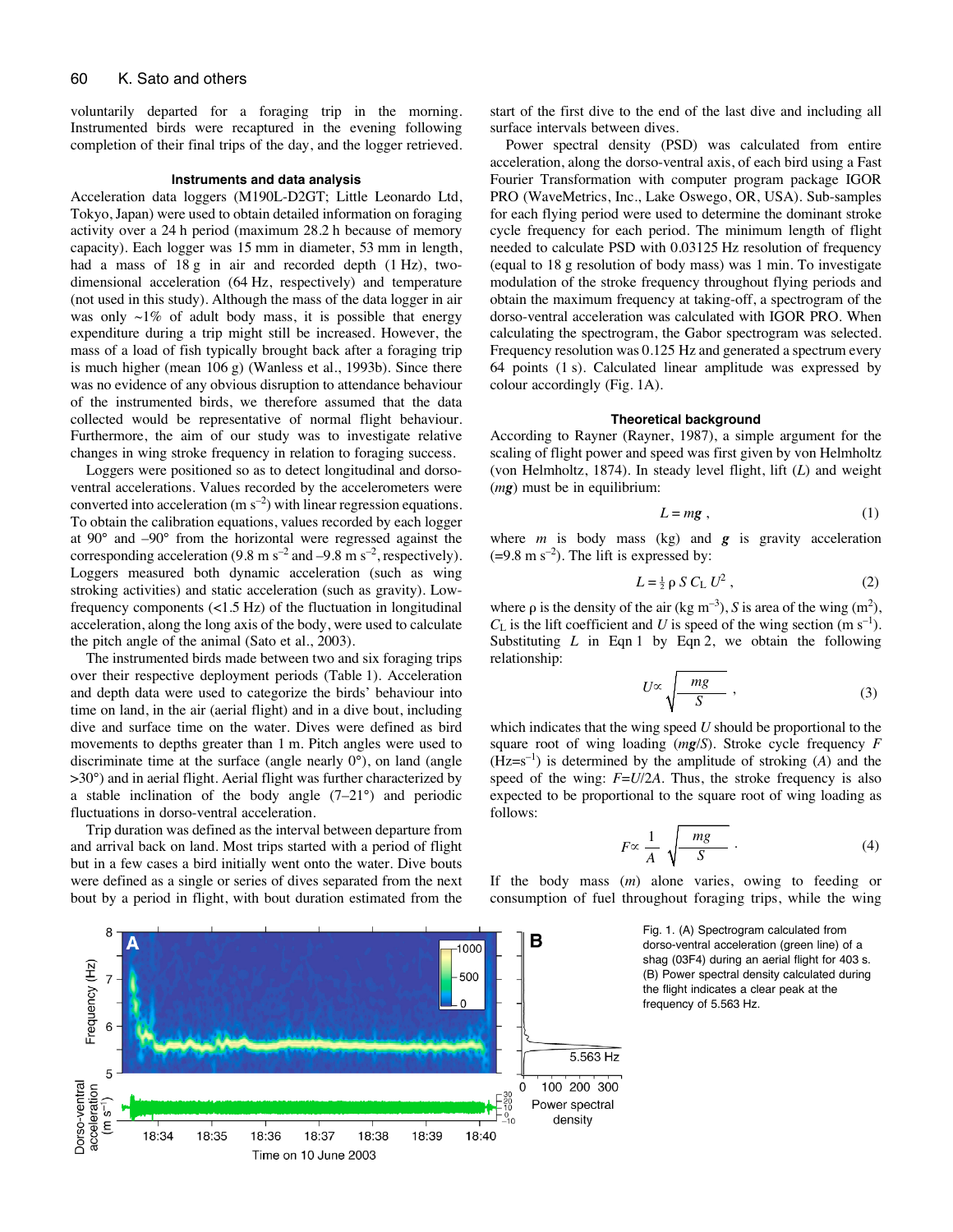

Fig. 2. An example of dives (black line), dorso-ventral acceleration (green line) and pitch angle (grey line) of a shag (03F4) during a foraging trip between two landings. Periods ashore in the colony, in flight and in dive bouts are indicated as grey, orange and blue bars at the top, respectively. Values on the orange bars are dominant stroke frequencies (Hz), and values in parentheses are estimated body masses (kg).

measurements  $(S)$  and other variables  $(A, \rho, C_L)$  remain unchanged, the expected relationship is  $F \propto m^{\frac{1}{2}}$ , as indicated by Pennycuick (Pennycuick, 1996). The wing stroking amplitude (*A*) might increase with load. However, the stroking amplitude was not measured in the present study. Further work is needed to measure amplitude directly in shags. However, a payload experiment conducted on cockatiels (*Nyphicus hollandicus*) indicated that wing stroking amplitude was unaffected by the increase in loading (Hambly et al., 2004). Therefore, we assumed that *A* was constant and independent of any load carried.

If a bird, which was  $m_1$  (kg) and flew at stroke frequency  $F_1$ (Hz), changed its stroke frequency to  $F_2$  (kg), the mass  $m_2$  of the bird can be calculated by:

$$
m_2 = \left(\frac{F_2}{F_1}\right)^2 m_1 \,. \tag{5}
$$

We measured body mass at deployment and recapture. The lighter mass was considered to be mass with empty stomach and was used as a bird-specific reference mass,  $m_1$ . Stroke frequency  $F_1$  at the departure flight was monitored by the accelerometer. The mass *m*<sup>2</sup> of the birds flying at stroke frequency  $F_2$  can be calculated using Eqn 5.

#### **Statistics**

For each bout, we examined the effect of dive bout duration and total underwater time on load size using Residual Maximum Likelihood Analysis (REML) (Patterson and Thompson, 1971) with individual as a random effect. For each trip, we analyzed the effect of cumulative duration of dive bouts, total underwater time, total flight duration and return flight time on load size during trips using REMLs with individual as random effect. We also analysed the effect of mass gain at sea and time on land on mass loss on land using REMLs with individual as a random effect.

#### **RESULTS**

The acceleration data provided detailed information on stroke frequencies during aerial flights. Each bird had its own dominant stroke frequency, which varied from 5.281 Hz to 5.938 Hz

(Table 1). However, over the period of logger deployment, stroke frequencies of each individual showed clear temporal fluctuations. During a flight, a bird typically stroked at a higher frequency at take-off, after which stroke frequency equilibrated at a lower value throughout the subsequent cruising flight. A typical example is shown in Fig. 1, where the maximum frequency at take-off was 6.844 Hz and the dominant stroke frequency during cruising flight was stable at a lower value of 5.563 Hz. Dominant and take-off



Fig. 3. Mass gain in each dive bout in relation to (A) dive duration and (B) cumulative dive duration. Symbols indicate study year (circles for 2003 and squares for 2006), and colours represent individuals.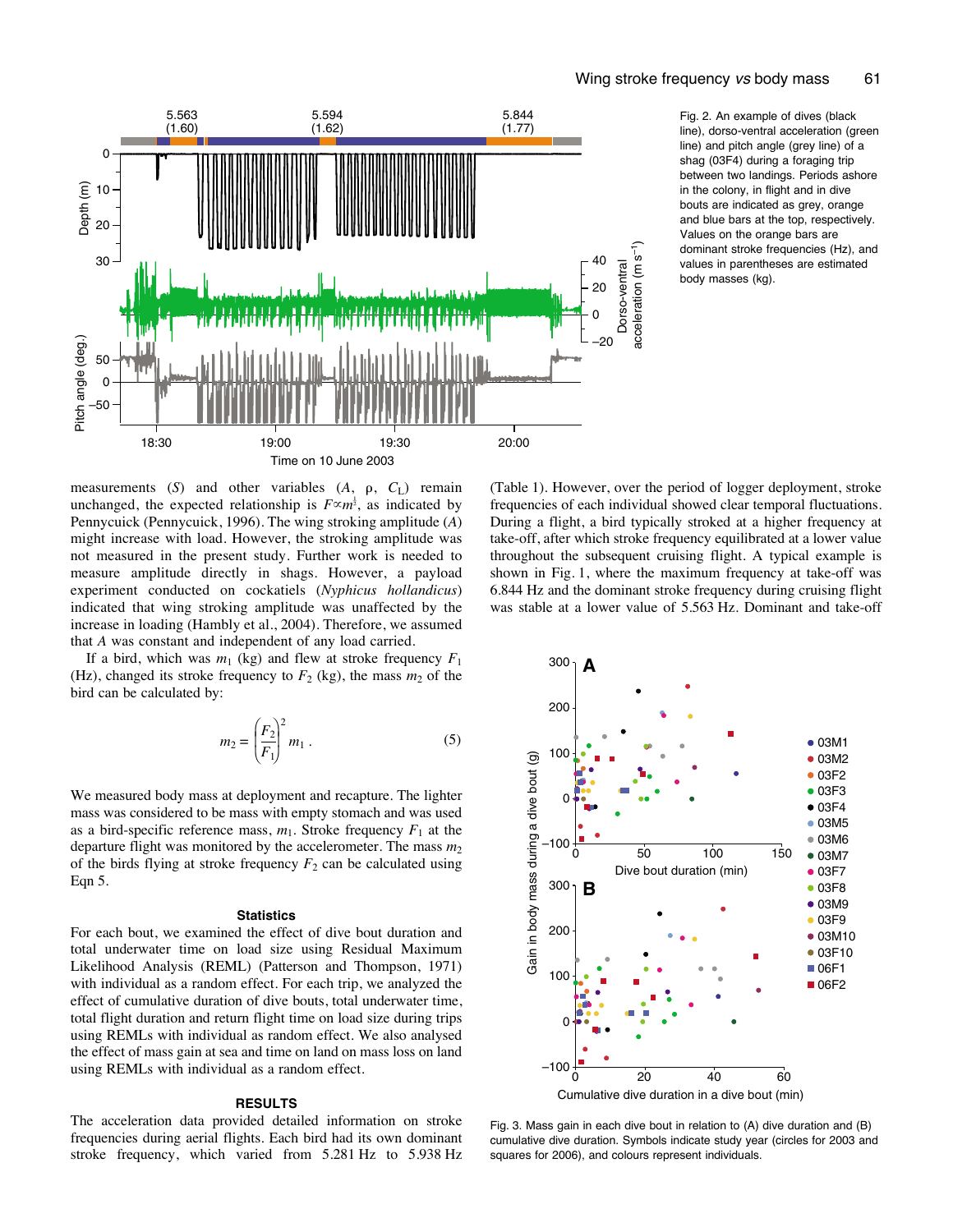

stroke frequencies for all available flights were determined using this method and showed that the dominant stroke frequency for each flight varied around the total dominant frequency for each bird  $(95-106\% \text{ in Table 1}).$ 

Fig. 2 shows an example of a typical foraging trip composed of four dive bouts (blue bars) and five flights (orange bars). The bird first flew for 4 s and then made three shallow dives. The second flight lasted 403 s, after which the bird made one deep dive. A third flight lasting 39 s was followed by 14 deep dives, after which the bird flew for another 200 s and made another 19 deep dives. The flight back to the colony lasted 964 s. During the foraging trip, the dominant stroke frequencies increased from 5.563 Hz for the second flight, to 5.594 Hz for the fourth flight and 5.844 Hz for the fifth (Fig. 2). The first and the third flights in the trip were too short to allow estimation of the power spectral density. Estimated body masses corresponding to these stroke frequencies were 1.60 kg,  $1.62 \text{ kg}$  and  $1.77 \text{ kg}$ , respectively (Fig. 2). These changes suggest that the body mass of the bird increased by 20 g during the second and third dive bouts and by 150 g during the fourth dive bout.

Assuming that the main factor affecting these short-term changes in body mass was prey capture, we can thus use this approach to start to explore relationships between foraging success of European shags and other components of the foraging trip. When we analysed the effect of individual effort on load size at the bout level, we found strong positive relationships between load size and dive bout duration (Fig. 3A) (REML: *W*=15.22, *P*<0.001) and cumulative dive duration within a bout (Fig. 3B) (REML:  $W=15.46, P<0.001$ ).

To investigate the total amount of prey caught during a foraging trip, we estimated the net gain in body mass by comparing stroke frequencies on the outward and inward flights. Values varied from  $-30$  to 260 g (Table 1). In contrast to the effect of efforts at the dive

Fig. 4. Comparison of mass gain in trip with (A) cumulative dive bout duration, (B) cumulative dive duration, (C) cumulative flight duration and (D) flight time back to the colony in each trip. Symbols indicate study year (circles for 2003 and squares for 2006), and colours represent individuals.

bout level, load sizes were unrelated to cumulative dive bout duration (the sum of all dive bouts during the trip) (Fig.  $4A$ ) (REML: *W*=0.77, *P*=0.38) and total underwater time (Fig. 4B) (REML:  $W=3.40, P=0.07$ ). There was a highly significant positive relationship between load size and both cumulative flight time (Fig. 4C) (REML:  $W=27.44$ ,  $P<0.001$ ) and return flight time (Fig. 4D) (REML=29.73, *P*<0.001). Thus, heavier loads were brought back to the colony after more distant foraging trips.

By comparing the wing stroke frequencies between return from one trip and departure on the next we could also estimate the net loss in body mass on land. Estimated decreases in mass varied from  $-17$  to 250 g and the amount of mass loss was independent of time on land, which varied between  $15.1$  and  $205.8$  min (Fig. 5A) (REML: *W*=0.00, *P*=1.00). However, mass loss ashore was positively related to net gain

in the preceding foraging trip (Fig. 5B) (REML:  $W=64.75$ , *P*<0.001).

## **DISCUSSION**

Results from this pilot study indicate that bird-borne accelerometers offer considerable potential as a means of quantifying fine-scale changes in body mass and thus determining the amount of prey captured by pursuit-diving seabirds. Although we could not directly calibrate the wing stroke method under controlled conditions, the range of food loads estimated here corresponded closely to two previous studies using water-offloading and nest balances, respectively (Wanless et al., 1998; Wanless et al., 1993b). As an additional check, where possible we compared the estimated body mass during the final flight back to the colony with the direct measurement of body mass on recapture (Table 1). In two cases, measured weights were 150 g less than those estimated using the wing stroke method, almost certainly because the birds had already fed their chicks before they were recaptured. Comparisons of the remaining values were all within a range of  $\pm 60$  g (Table 1), and this close correspondence further increases our confidence in the wing stroke technique.

The wing stroke method has several important advantages compared with other techniques. First, it is considerably less invasive than water-offloading or the deployment of internal devices such as stomach or oesophageal temperature loggers. Second, it can provide information at a finer temporal scale than either water-offloading or nest balances, where prey capture is integrated over the whole trip and success at the individual bout level cannot be investigated. Third, it is suitable for species such as shags that feed on relatively small prey items, such as lesser sandeels [mean mass of individual fish taken by shags was 3.2 g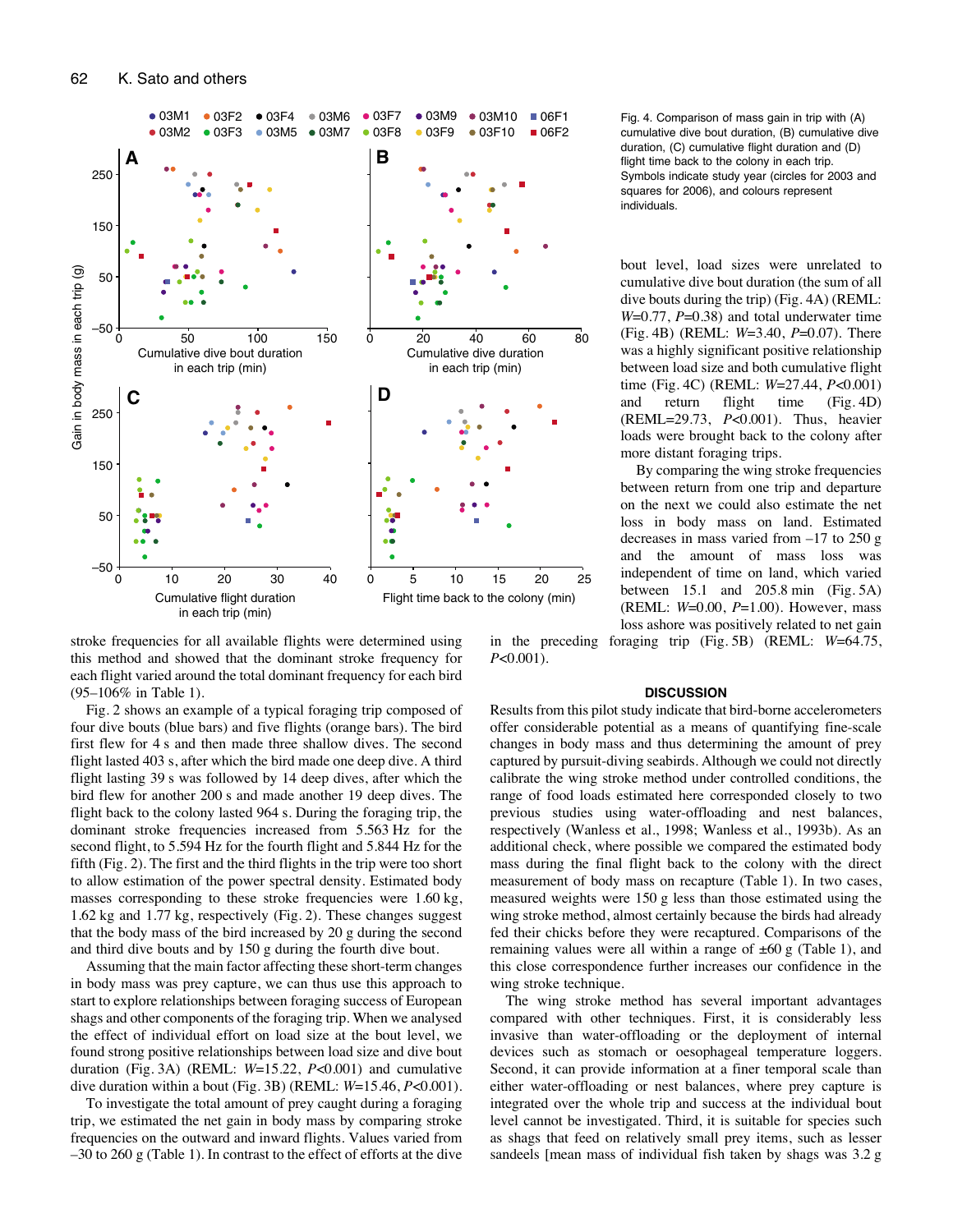

Fig. 5. Relationships of body mass lost on land to (A) time on land and (B) mass gain in preceding trip. Symbols indicate study year (circles for 2003 and squares for 2006), and colours represent individuals.

(Wanless et al., 1993b)], that are difficult to monitor using stomach temperature loggers, which perform best when large items are ingested.

However, the accelerometer wing-stroke method does have some limitations that must be kept in mind. First, memory capacity of the loggers currently limits data collection to  $\sim$ 24 h, making the technique unsuitable for pelagic, wide-ranging species. Second, the estimation of stroke frequency is only possible if a bird flies for more than 1 min. This interval is the minimum length needed to calculate PSD with a high resolution of frequency (0.03125 Hz) using a 64 Hz sampling interval. Most seabird species, even inshore feeders, fly for longer than this at the start and end of a trip so that the total amount of prey caught can be estimated in most cases. However, prey capture during dive bouts preceded or followed by flights shorter than this interval cannot be quantified. Third, changes in stroke frequency may not be only affected by changes in body mass. Wing stroking can potentially be affected by several other factors, for example a bird's flight behaviour (steady level flight and wing amplitude) and whether it is searching for prey or travelling, and the wind direction and speed relative to the bird's direction of flight. To evaluate the effect of body mass changes on stroke frequency, it is essential to do some further research, such as weight-dropping experiments, which have been conducted on sea turtles, *Caretta caretta* (Hays et al., 2004; Minamikawa et al., 2000), and Baikal seals (*Phoca sibirica*) (Watanabe et al., 2006). Finally, a key assumption underpinning the wing stroke method is that increases in a bird's body mass are primarily due to prey being ingested. However, changes in body mass can also be due to feathers becoming waterlogged over the course of a dive bout.

This latter effect could be particularly problematic in species such as cormorants and shags that do not have a fully waterproof plumage. Ribak et al. demonstrated that, on average, water retention in the feathers of great cormorants (*Phalacrocorax carbo*) was 3% of body mass and the amount of water increased as a function of time in the water (Ribak et al., 2005). The positive relationship between mass gain and dive bout duration (Fig. 3A) might be caused by water trapped in plumage. However, mass gain in a trip was not related to cumulative dive bout duration in a trip (Fig. 4A), which contradicts the possibility that the gain in body mass was mainly caused by water in the plumage. Better plumage insulation has been suggested as a reason for lower energetic costs of diving in European shags compared with great cormorants (Enstipp et al., 2005) and, hence, amounts of water retained in the plumage are likely to be less in the former. Furthermore, European shags invariably flap their wings very vigorously before taking off from the sea, which is likely to get rid of some of the water trapped in the feathers at the end of the dive bout and more water may be expelled during take off. We are currently unable to partition changes in wing stroke frequency among these various contributing factors.

Although we assume that the main factor affecting these short term gains in body mass was prey capture, some amount of body mass may be lost due to defecation during dives (Wilson et al., 2004). Thus, our estimate of total amount of prey captured during a dive bout is likely to be conservative. According to a previous study (Wanless et al., 1997), in which masses of material defecated during a feeding trip were estimated by comparing food load for the trip estimated by stomach flushing and from nest balances, the mean mass of excreta was 7.2 g per trip. Thus, under the foraging regime typical of chick rearing at this study site, relatively little of the food was likely to have been lost as faeces by the time a parent returned to its nest.

The main aim of this study was to evaluate the wing stroke method as a means of estimating prey capture rates in diving seabirds. However, the trials also provided some useful insights into the foraging behaviour of shags during chick rearing. Previous work on the Isle of May found a highly significant positive correlation between load size and foraging range (Wanless et al., 1993b), and this relationship was also shown using the wing stroke method. The wing stroke method allowed us to develop this approach further and investigate prey ingestion during individual bouts. Shags on the Isle of May use a variety of foraging habitats (Wanless et al., 1991b), in some cases changing habitat within a trip (Watanuki et al., in press). We found a highly significant relationship between the amount of prey ingested and bout duration. Whilst we did not know precisely where birds were diving, further work that combined accelerometers with locational loggers, such as GPS, PTT or VHF radio tags, would enable us to build up a detailed picture of spatial variability in prey availability and start to determine foraging rules for this species.

It was clear that shags sometimes encountered very favourable feeding conditions during which they caught a large amount of prey in a short period. For example, female 03F2 caught 260 g of food in 17 dives during a bout lasting only 38.9 min and then returned to the colony. Many foraging trips lasted much longer than this  $(Fig. 4A,B)$ , raising the question of why the female did not prolong her trip and increase her load still further. Part of the reason may be that the maximum stomach capacity of shags is around  $220-250$  g of food (S.W., personal observation) and thus the bird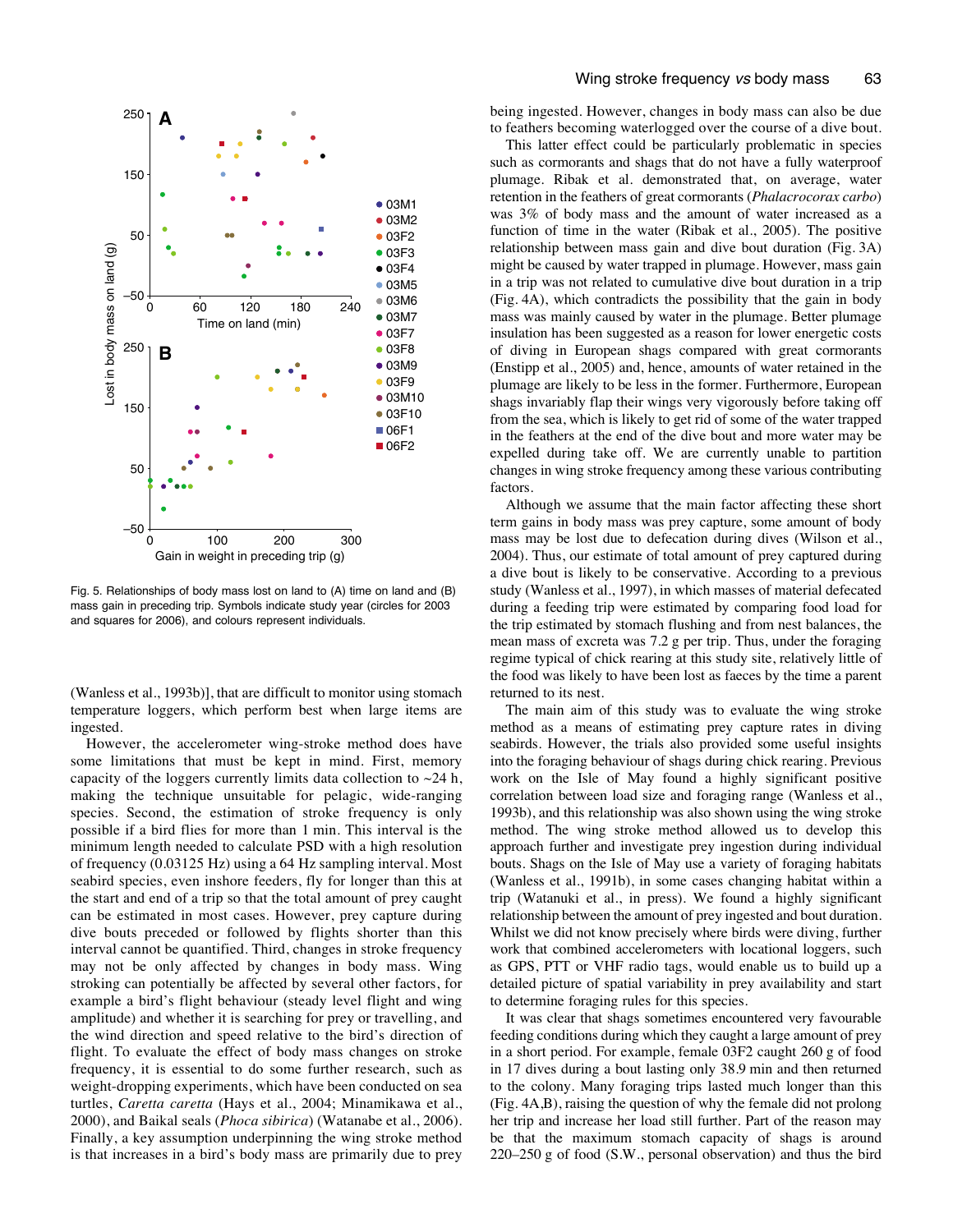# 64 K. Sato and others

would have had to stop feeding and digest some of the load. However, biomechanical constraints may also be important. According to theory, stroke frequency should be proportional to  $m^{\frac{1}{2}}$ (Pennycuick, 1996; Rayner, 1987). Thus, as body mass increases, birds should increase wing stroke frequency in aerial flight. Shags stroked at very high frequencies when taking off (114–129% of the total dominant frequencies) (Table 1). However, these elevated levels did not last for more than 10 s and stroking frequency then equilibrated to lower values in cruising flight (Table 1, Fig. 1A). The dominant stroke frequencies associated with cruising flight varied around the total dominant frequency  $(95-106\%$  in Table 1) for each bird. The observed range of sustainable stroke frequencies for an individual might therefore be within a range of economical frequencies for aerial flight. Thus, in the case of a bird encountering a good prey patch and having the option to prolong its dive bout to capture more prey items, if the increased load required an abnormally higher stroke frequency, this might be impossible to sustain to allow the bird to return to its nest. This may be a reason why they appeared to terminate their foraging trips prematurely when they encountered a good prey patch.

Although our main interest was in determining the amount of prey caught at sea, the difference in wing stroke frequency between the end of one trip and the start of the next provided an estimate of the decrease in body mass while the bird was in the colony. Mass losses occurred over a relatively short period, a pattern consistent with the decrease being primarily due to the bird feeding its brood rather than utilizing the prey for itself. Furthermore, mass loss was positively and significantly related to mass gained during the preceding trip, supporting the earlier suggestion that the bulk of the prey caught during a trip was fed to the young (Wanless et al., 1993b).

In conclusion, recently developed small accelerometers enabled us to monitor stroke frequencies of flying birds throughout their foraging trips, and a new method of analysis enabled us to relate changes in stroke frequency to changes in body mass. The technique would appear to have great potential for providing detailed information on foraging effort and success in a wide range of diving birds.

This study was funded by grants from the Japan Society for the Promotion of Science (17370007, 19255001, Japan-U.K. Research Cooperative Program). We thank Scottish National Heritage for permission to work on the Isle of May and Chris Thaxter for help with data extraction.

#### **REFERENCES**

- **Akamatsu, T., Wang, D., Wang, K. and Naito, Y.** (2005). Biosonar behaviour of freeranging porpoises. Proc. R. Soc. Lond. B Biol. Sci. **272**, 797-801.
- **Beck, C. A., Bowen, W. D. and Iverson, S. J.** (2000). Seasonal changes in buoyancy and diving behaviour of adult grey seals. J. Exp. Biol. **203**, 2323-2330.
- **Biuw, M., McConnell, B. J., Bradshaw, C. J. A., Burton, H. R. and Fedak, M. A.** (2003). Blubber and buoyancy: monitoring the body condition of free-ranging seals using simple dive characteristics. J. Exp. Biol. **206**, 3405-3423.
- **Charrassin, J.-B., Kato, A., Handrich, Y., Sato, K., Naito, Y., Ancel, A., Bost, C.-A., Cauthier-Clerc, M., Ropert-Coudert, Y. and Le Maho, Y.** (2001). Feeding behaviour of free-ranging penguins determined by oesophageal temperature. Proc. R. Soc. Lond. B Biol. Sci. **268**, 151-157.
- **Crocker, D. E., Le Boeuf, B. J. and Costa, D. P.** (1997). Drift diving in female northern elephant seals: implications for food processing. Can. J. Zool. **75**, 27-39.
- **Davis, R. W., Fuiman, L. A., Williams, T. M., Collier, S. O., Hagey, W. P., Kanatous, S. B., Kohin, S. and Horning, M.** (1999). Hunting behavior of a marine
- mammal beneath the Antarctic fast ice. Science **283**, 993-995. **Davis, R. W., Fuiman, L. A., Williams, T. M. and Le Boeuf, B. J.** (2001). Threedimensional movements and swimming activity of a northern elephant seal. Comp.
- Biochem. Physiol. **129A**, 759-770. **Enstipp, M. R., Grémillet, D. and Lorentsen, S.-H.** (2005). Energetic costs of diving and thermal status in European shags (Phalacrocorax aristotelis). J. Exp. Biol. **208**, 3451-3461.
- **Grémillet, D., Dey, R., Wanless, S., Harris, M. P. and Regel, J.** (1996). Determining food intake by great cormorants and European shags with electronic balances. J. Field Ornithol. **67**, 637-648.
- **Grémillet, D., Enstipp, M. R., Boudiffa, M. and Liu, H.** (2006). Do cormorants injure fish without eating them? An underwater video study. Mar. Biol. **148**, 1081-1087.
- **Gudmundsson, G. A., Benvenuti, S., Alerstam, T., Papi, F., Lilliendahl, K. and Åkesson, S.** (1995). Examining the limits of flight and orientation performance: satellite tracking of brent geese migrating across the Greenland ice-cap. Proc. R. Soc. Lond. B Biol. Sci. **261**, 73-79.
- **Hambly, C., Harper, E. J. and Speakman, J. R.** (2004). The energy cost of loaded flight is substantially lower than expected due to alterations in flight kinematics. J. Exp. Biol. **207**, 3969-3976.
- **Hays, G. C., Metcalfe, J. D. and Walne, A. W.** (2004). The implications of lungregulated buoyancy control for dive depth and duration. Ecology **85**, 1137-1145.
- **Hooker, S. K., Boyd, I. L., Jessopp, M., Cox, O., Blackwell, J., Boveng, P. L. and Bengtson, J. L.** (2002). Monitoring the prey-field of marine predators: combining digital imaging with datalogging tags. Mar. Mamm. Sci. **18**, 680-697.
- **Kooyman, G. L.** (2004). Genesis and evolution of bio-logging devices: 1963-2002. Mem. Natl. Inst. Polar Res. Spec. Issue **58**, 15-22.
- **Lovvorn, J. R., Jones, D. R. and Blake, R. W.** (1991). Mechanics of underwater locomotion in diving ducks: drag, buoyancy and acceleration in a size gradient of species. J. Exp. Biol. **159**, 89-108.
- **Miller, P. J. O., Johnson, M. P. and Tyack, P. L.** (2004a). Sperm whale behaviour indicates the use of echolocation click buzzes ʻcreaks' in prey capture. Proc. R. Soc. Lond. B Biol. Sci. **271**, 2239-2247.
- **Miller, P. J. O., Johnson, M. P., Tyack, P. L. and Terray, E. A.** (2004b). Swimming gaits, passive drag and buoyancy of diving sperm whales Physeter macrocephalus. J. Exp. Biol. **207**, 1953-1967.
- **Minamikawa, S., Naito, Y., Sato, K., Matsuzawa, Y., Bando, T. and Sakamoto, W.** (2000). Maintenance of neutral buoyancy by depth selection in the loggerhead turtle Caretta caretta. J. Exp. Biol. **203**, 2967-2975.
- **Mitani, Y., Watanabe, Y., Sato, K., Cameron, M. F. and Naito, Y.** (2004). 3D diving behavior of Weddell seals with respect to prey accessibility and abundance. Mar. Ecol. Prog. Ser. **281**, 275-281.
- **Nowacek, D. P., Johnson, M. P., Tyack, P. L., Shorter, K. A., McLellan, W. A. and** Pabst, D. A. (2001). Buoyant balaenids: the ups and downs of buoyancy in right whales. Proc. R. Soc. Lond. B Biol. Sci. **268**, 1811-1816.
- **Patterson, H. D. and Thompson, R.** (1971). Recovery of inter-block information when block sizes are unequal. Biometrika **58**, 545-554.
- Pennycuick, C. J. (1990). Predicting wingbeat frequency and wavelength of birds. J. Exp. Biol. **150**, 171-185.
- Pennycuick, C. J. (1996). Wingbeat frequency of birds in steady cruising flight: new data and improved predictions. J. Exp. Biol. **199**, 1613-1618.
- **Plötz, J., Bornemann, H., Knust, R., Schröder, A. and Bester, M.** (2001). Foraging behaviour of Weddell seals, and its ecological implications. Polar Biol. **24**, 901-909.
- **Ponganis, P. J., van Dam, R. P., Marshall, G., Knower, T. and Levenson, D. H.** (2000). Sub-ice foraging behavior of emperor penguins. J. Exp. Biol. **203**, 3275- 3278.
- **Rayner, J. M. V.** (1987). Form and function in avian flight. Curr. Ornithol. **5**, 1-45. **Ribak, G., Weihs, D. and Arad, Z.** (2005). Water retention in the plumage of diving
- great cormorants Phalacrocorax carbo sinensis. J. Avian Biol. **36**, 89-95.
- **Ropert-Coudert, Y. and Kato, A.** (2006). Are stomach temperature recorders a useful tool for determining feeding activity? Polar Biol. **20**, 63-72.
- **Ropert-Coudert, Y., Kato, A., Julien, B., Bost, C.-A., Le Maho, Y. and Naito, Y.** (2001). Feeding strategies of free-ranging Adélie penguins Pygoscelis adeliae analysed by multiple data recording. Polar Biol. **24**, 460-466.
- **Sato, K., Naito, Y., Kato, A., Niizuma, Y., Watanuki, Y., Charrassin, J. B., Bost, C.- A., Handrich, Y. and Le Maho, Y.** (2002). Buoyancy and maximal diving depth in penguins: do they control inhaling air volume? J. Exp. Biol. **205**, 1189-1197.
- **Sato, K., Mitani, Y., Cameron, M. F., Siniff, D. B. and Naito, Y.** (2003). Factors affecting stroking patterns and body angle in diving Weddell seals under natural conditions. J. Exp. Biol. **206**, 1461-1470.
- **Sato, K., Watanuki, Y., Takahashi, A., Miller, P. J. O., Tanaka, H., Kawabe, R., Ponganis, P. J., Handrich, Y., Akamatsu, T., Watanabe, Y. et al.** (2007). Stroke frequency, but not swimming speed, is related to body size in free-ranging seabirds, pinnipeds and cetaceans. Proc. R. Soc. Lond. B Biol. Sci. **274**, 471-477.
- **Skrovan, R. C., Williams, T. M., Berry, P. S., Moore, P. W. and Davis, R. W.** (1999). The diving physiology of bottlenose dolphins (Tursiops truncatus). II. Biomechanics and changes in buoyancy at depth. J. Exp. Biol. **202**, 2749-2761.
- **Takahashi, A., Dunn, M. J., Trathan, P. N., Croxall, J. P., Wilson, R. P., Sato, K.** and Naito, Y. (2004). Krill-feeding behaviour in a Chinstrap penguin Pygoscelis antarctica compared with fish-eating in Magellanic penguins Spheniscus magellanicus: a pilot study. Mar. Ornithol. **32**, 47-54.
- **van Dam, R. P., Ponganis, P. J., Ponganis, K. V., Levenson, D. H. and Marshall, G.** (2002). Stroke frequencies of emperor penguins diving under sea ice. J. Exp. Biol. **205**, 3769-3774.
- **von Helmholtz, H.** (1874). Über ein Theorem, geometrisch ahnliche Bewegungen flüssiger Korper betreffend, nebst Anwendung auf das Problem, Luftballons zu Lenken. Mber. K. Akad. Wiss. Berl. **1873**, 501-514.
- **Wanless, S. and Harris, M. P.** (1992). At-sea activity budgets of a pursuit-diving seabird monitored by radio telemetry. In Wildlife Telemetry (ed. I. G. Priede and S. M. Swift), pp. 591-598. London: Ellis Horwood.
- **Wanless, S., Burger, A. E. and Harris, M. P.** (1991a). Diving depths of shags Phalacrocorax aristotelis breeding on the Isle of May. Ibis **133**, 37-42.
- **Wanless, S., Harris, M. P. and Morris, J. A.** (1991b). Foraging range and feeding locations of shags Phalacrocorax aristotelis during chick rearing. Ibis **133**, 30-36.
- **Wanless, S., Corfield, T., Harris, M. P., Buckland, S. T. and Morris, J. A.** (1993a). Diving behaviour of the shag Phalacrocorax aristotelis (Aves: Pelecaniformes) in relation to water depth and prey size. J. Zool. Lond. **231**, 11-25.
- **Wanless, S., Harris, M. P. and Russell, A. F.** (1993b). Factors influencing food-load sizes brought in by shags Phalacrocorax aristotelis during chick rearing. Ibis **135**, 19- 24.